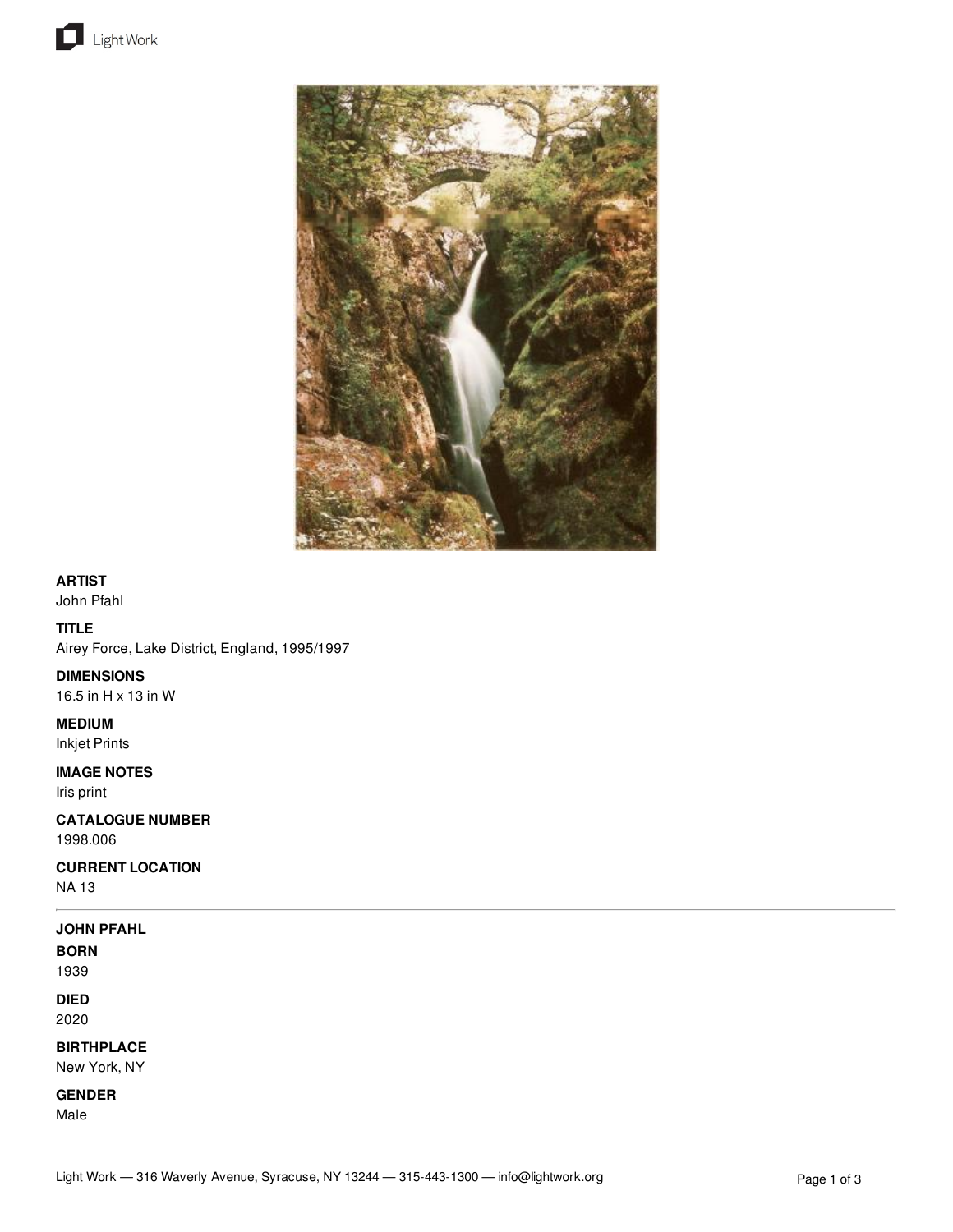

### **CITIZENSHIP**

United States

### **CULTURAL HERITAGE**

European-American

### **LIGHT WORK RELATIONSHIP**

Lecturer, 1978 Donation, 2007 by Robert B. MenschelLight Work Gallery, 1979 Robert B. Menschel Gallery, 1991 Light Work Endowment Project, 1997 Fine Print Program, 1998 Robert B. Menschel Gallery, 1997

### **LIGHT WORK PUBLICATIONS**

Menschel Gallery Catalogue 23 Menschel Gallery Catalogue 49

### **ESSAYS**

The British Picturesque movement which peaked in the 1790's, encompassed a philosophy governing the rules for the presentation of nature as well as for the very act of experiencing it. Prominent Picturesque theorists Uvedale Price and the Reverend William Gilpin defined the notion of what makes a particular setting picturesque as 'a term expressive of that peculiar kind of beauty, which is agreeable in a picture.' British Picturesque landscape painters such as Francis Towne, John Sell Cotman and the early J.M.W. Turner were heavily influenced by 17th century Baroque painters Claude Lorrain and Nicolas Poussin whose idealized depictions of the Italian landscape were enormously popular. Although the Picturesque movement would not continue long into the 19th century, the philosophy of the movement as well as the activity of the Grand Tour -- thoroughly documented in numerous guidebooks of the period -- would continue on for many years. The Grand Tour was associated with the elite class, and connoisseurs of art, poetry, and philosophy. The Picturesque tourist traveled throughout Britain, and in later years, the Italian countryside, equipped with his guidebook, sketchpad, diary, and often a viewing device known as the Claude Glass -- a simple optical device whose convex mirror allowed users to frame and momentarily fix the undisciplined landscape before them. Many of the estates where these scenes were situated erected permanent viewing stations from which the 'perfect' views could be savored through windows such as at West's First Station, or the Grotto at Rydal Falls in Britain's Lake District. Viewing a particular scene through a framed window was a mediated experience which brought the act of viewing the landscape to the level of theater, and many of the writings from the period also used terminology from the theater to describe the Picturesque scene. A series of tinted glass plates were often employed to view a particular setting as it might appear at a different time of day or at another season. Such idealizing techniques were very popular among tourists and artists to conveniently modify the landscape. In Malcolm Andrews' book The Search for the Picturesque, the author points out the contradiction between the need for the tourist to discover nature untouched by human hands, but then to improve upon it. In this new series of work, Permutations on the Picturesque, John Pfahl looked to the 18th century British Picturesque movement not only for inspiration, but for precise instruction on the subject, appearance, and point of view of each image. Following the original locations pointed out in the guidebooks of the period, the artist traveled to these locations to create a new series of photographs, and returned with his own variation on the Picturesque landscape. Each of Pfahl's images were scanned into the computer to undergo a series of manipulations to emulate the appearance of a Picturesque period watercolor drawing. The computer allowed the artist to modify each image -- removing any distracting branches, misplaced livestock, or to exchange the existing sky for a more agreeable alternative. Within each picture Pfahl has inserted a row of enlarged pixels that span the length of the image. This manipulation draws attention to its computer-assisted construction, and could be considered a type of digital artifact or watermark. It may also be seen as Pfahl's deliberate attempt to disqualify these images from becoming the late 20th century realization of the Picturesque ideal. In this series Pfahl not only expands on his previous work which merges the idealized landscape image with visual traces of human intervention, but examines the traditions of landscape representation which predate the invention of photography. In looking back to Pfahl's Picture Windows series, the artist's interest in the permanently fixed vista found through the windows of his subjects' homes mirrored the purpose of the viewing stations frequented by the Picturesque tourist. The computer manipulations made to each image in this series share a similar quality to the visual duplicity Pfahl utilized in his early Altered Landscape series. The use of computer manipulation for this particular project adds an additional layer to the convoluted and recursive relationship between technologies, traditions, and the artist's interpretation of nature. In this series, John Pfahl has used the computer as a 20th century equivalent of the Claude Glass to filter his own photographs, thereby creating a new permutation on the Picturesque. Gary Hesse (c)1997 More images by John Pfahl can be found at http://johnpfahl.com/.The desert and the "Great American West" are symbolic of the timelessness and power of nature, where the rock dwellings and artifacts of ancient peoples have survived in the dry climate. Early photographs, from Timothy O'Sullivan's government and scientific sponsored expeditions in the 1870's, represent the magnificent natural formations and grand scale of the American West. Their breathtaking beauty was enough to obscure the ongoing elimination of Native American populations. A century later, the power of nuclear weapons have melted the desert sand into green glass at blast sites that dot the western landscape. Since the first explosion of an atom bomb on July 16, 1945 at the Trinity test site, the nuclear age has accelerated our destiny with time. Three weeks later "Little Boy" was dropped on Hiroshima, a city of over 400,000 people. "Peaceful" use of nuclear energy is regulated and protected by the same federal government that makes weapons. The radioactivity in nuclear waste is measured in half-lives. Plutonium, a lethal element of nuclear power, is only half as deadly after 24,000 years. Radioactivity from nuclear weapons and reactors contaminates the air over our cities, the land that produces our food, the ground water, and the cells that we pass on to our children. Work by three photographers, Ingeborg Gerdes, Barbara Norfleet and John Pfahl, are featured in the exhibition, TIME BOMB, which presents the desert as the appropriated site for the nuclear weapons industry. These photographers have all made visual records of how Western culture impacts on nature while incorporating the formal traditions of landscape photography in their work. The aesthetic elements of balance, scale and quality of light always contrast the clumsy but ambitious human hand. Ingeborg Gerdes started photographing the high desert of Utah, Oregon, Washington, Nevada and California in 1980 when she was selected to participate in a National Endowment of the Arts and Seattle Arts Commission sponsored Photographic Survey. Gerdes now makes annual treks to desert locations, and her photographs, without reference to the nuclear, represent the as an existential stage for human activity. Her 16 x 20